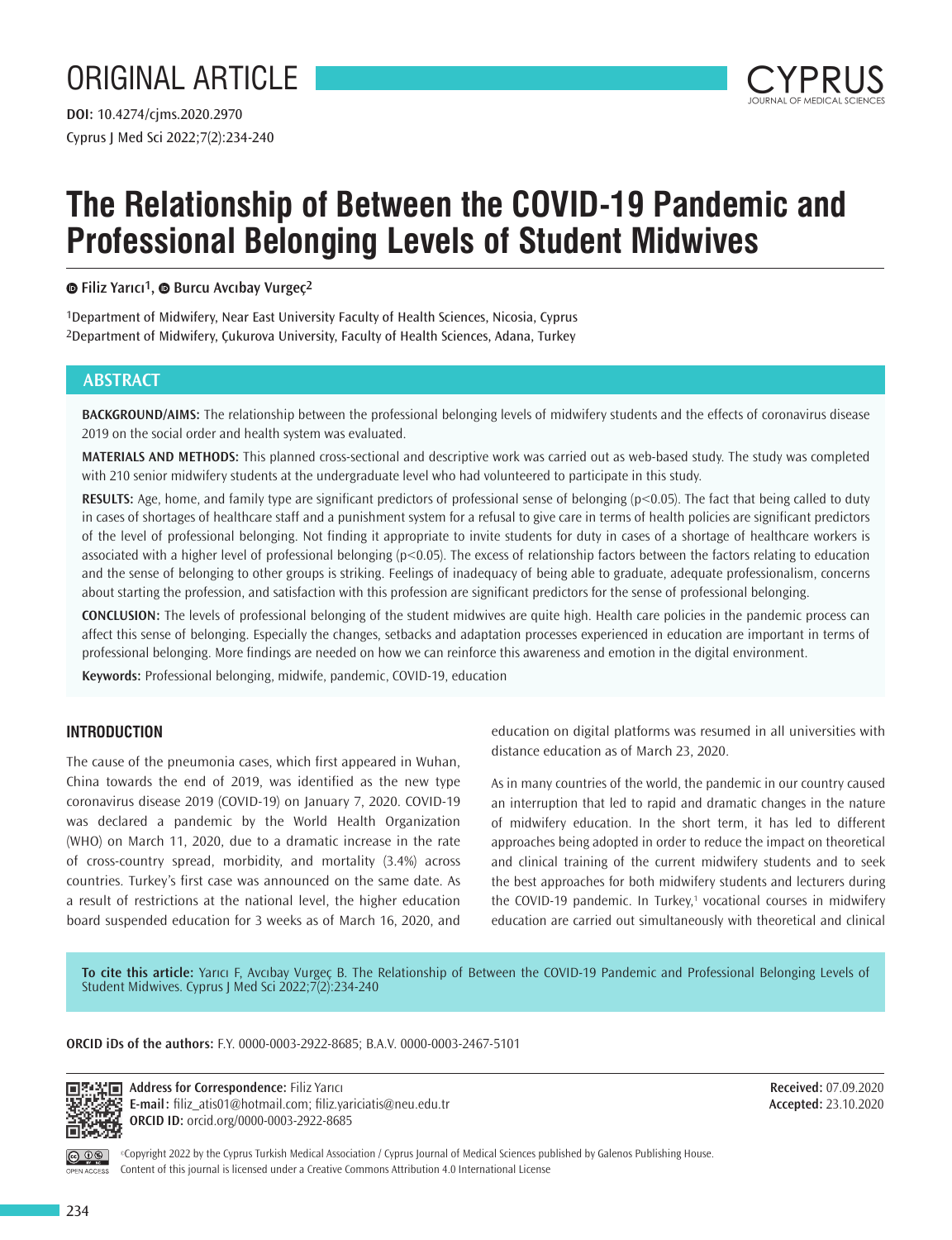practice. In this process, in which patient interaction was completely stopped, training suddenly started to be given in a digital environment. The training was carried out on digital platforms, either live or recorded. Midwifery education in Turkey has various graduation criteria. For instance, 4<sup>th</sup> Grade midwifery student must have performed at least 40 normal vaginal births accompanied by a responsible instructor and a clinical midwife. Due to the closure of universities and the national restrictions imposed during the pandemic period and due to the fact that it is an "applied education", especially the development of practical skills of the midwifery students who are candidates to graduate was interrupted. These practical skills are now often being developed on digital platforms through training videos and case discussions. In this process, the basic graduation criteria are based on the requirements set by the European Union directives and the time to be completed. Midwifery students who completed these criteria have entered the workforce.

The impact of social distancing, staying at home, or working with women who are likely to be infected, with some shortcomings, on graduate students is thought-provoking. Some researchers state that one in five students felt more anxious or depressed than they were in the period before COVID-19.<sup>2</sup> Digitization, currently a clear necessity, can result in a loss of experience, which has the potential to significantly damage education.<sup>3</sup> In this context, Luyben et al.<sup>4</sup> points out that while policymakers grapple with decisions that will affect all of us, we have only a limited overview of what students are going through and what directions the virus is taking us in. In spite of the pandemic, there is an important issue in this context that midwifery trainees continue their efforts to obtain the required competencies and skills at the same level as before the interruption.

Medical education has a different education structure than nursing and midwifery professions which has an education system coordinated with the clinic. This pandemic process has underlined the importance of nurses and midwives, who are an indispensable part of the team. It is imperative to acknowledge that our most valuable resource in fighting this pandemic is nurses. Also, midwives, who are an important part of preventive public health services, have continued their duty to maintain maternal and child health with optimum care despite all difficulties. During this challenging process, many pregnant women (especially women with previous loss) stated that they were really afraid of becoming COVID-19 positive, with feelings of insecurity, and anxiousness. This means that women need more support and reassurance by all healthcare professionals, during pregnancy, childbirth, and puerperium.<sup>5</sup> For many midwives, the care given during labor and birth evokes images of a professional strengthening the first bonds of a new family, rubbing her back, dealing face to face with the woman, and holding her hand.<sup>6</sup> However, it was not possible to provide care with this approach during the pandemic process. In this context, determining how the process affects the prospective graduate vocational school of health service students will allow us to make various predictions about these new groups who will join the workforce. Studies have been carried out during the COVID-19 period and past pandemics with students in the field of health (studies were conducted during the periods of SARS, Influenza, H1N1, MERS).<sup>7-15</sup> In those studies, issues such as stress, coping strategies, educational problems, and voluntary work were often investigated. There is only a limited number of studies evaluating professional belonging in the research findings, and no

specific evaluated study was found.<sup>15</sup> Professional belonging defines a person's professional commitment as a psychological connection based on an affective response between the person and his or her profession.<sup>16</sup> A midwife's ownership of her profession, her willingness to take on her responsibilities towards her profession, her willingness to develop herself in the professional field, her belief in the values of her profession and her determination to continue her profession show the midwifery affiliation. A midwife with high professional belonging feels safer and happier in her professional journey. A midwife who does not have a professional belonging can turn to jobs that are not their own duty, they can avoid the workload and act intolerantly towards the patients they serve. Considering Maslow's hierarchy of needs, it can be seen that professional belonging has a very close relationship with the concepts of job satisfaction, and organizational and institutional commitment. In cases where there is job satisfaction or organizational and institutional commitment, professional belonging can also be considered high. In this context, factors affecting professional belonging can be summarized as follows; professional status, wage, teammates working together, working conditions, job security, public perception, the personality of the employee, conflict in the role, education, economic security, career opportunities, financial and moral rewards, participation in decisions, the work itself, the attitude of managers, and powers and responsibilities.<sup>17</sup> Increasing workloads, and uncertainties and concerns in the field of work during the pandemic process are thought to cause a loss of motivation among our colleagues and affect professional belonging.

In this study, the relationship between the professional belonging levels of midwifery students and the effects of COVID-19 on the social order and health system was evaluated. It is important to evaluate the factors that affect the feelings of professional competence of this group who participate in the workforce in extraordinary circumstances and their ability to cope with the forces that will be encountered in the health system in order to guide their education. In this process, to which we have not yet reached a solution, it is important to develop an awareness of professional belonging while adapting to the changes in education. It is a very unfamiliar issue to create this feeling in the students without them interacting with the patient or entering the care environment in the clinic. However, with a forward-looking point of view, it is possible to say that this has become a fundamental requirement for this occupation.

#### **MATERIALS AND METHODS**

#### **Study Design and Sampling**

This planned cross-sectional, correlational and descriptive study was conducted as a web-based research between June 15–20, 2020. In line with the aim of this study, a purposive sample was selected and only 4th-grade students of the midwifery department studying at the undergraduate level were invited to take part in this study. The invitation to participate in this study was shared on the website of the student committee of the Anatolian Midwives Association, a national professional association. The target population of the study was 317 senior midwifery students who had enrolled in the student committee. It was aimed to reach the whole target population. The minimum sample size was calculated at a significance level of p<0.05 at a 95% confidence interval. The sample size was calculated using the sampling formula with a known population. Research data on the level of professional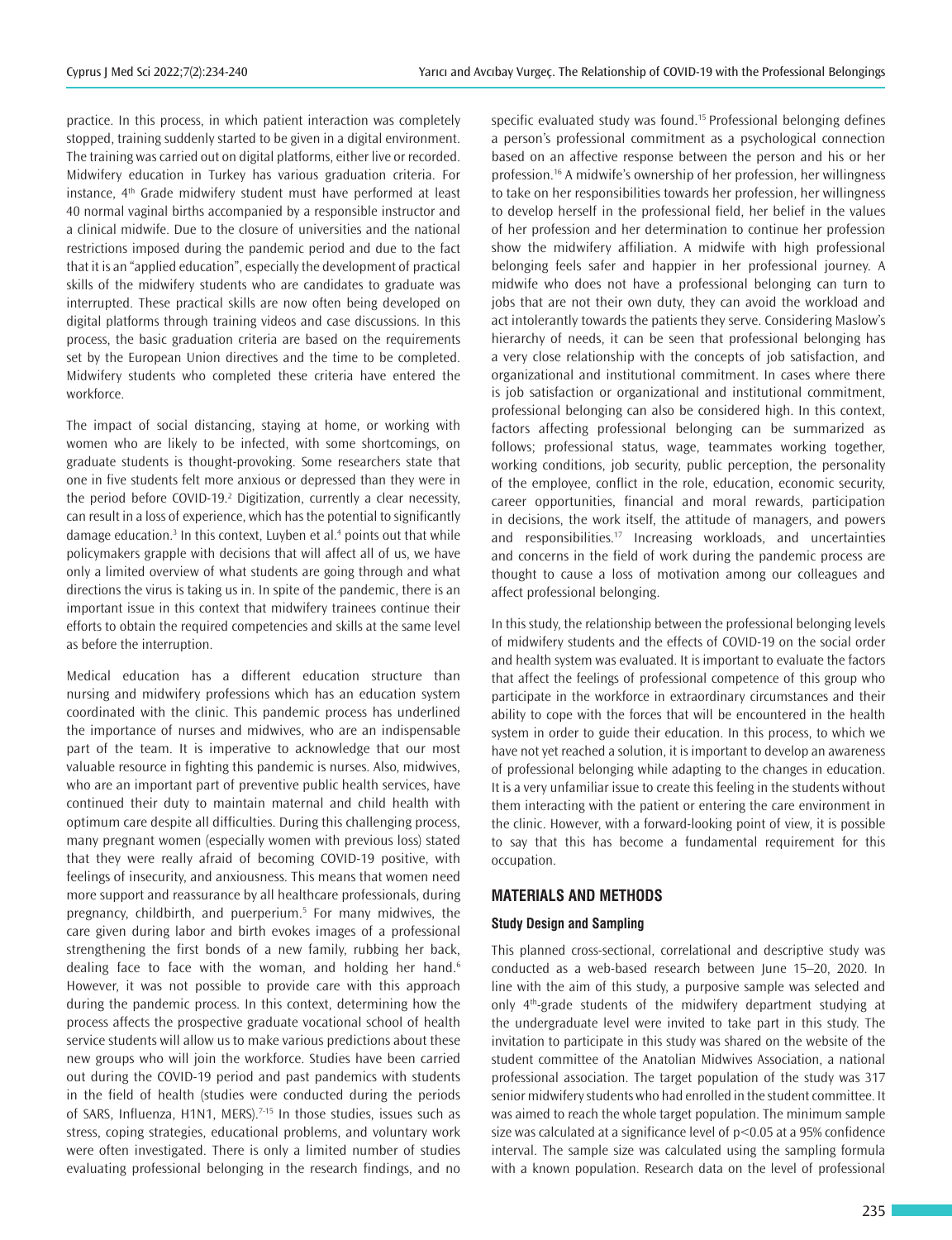belonging of midwives reported in the study conducted by Baskaya et al.<sup>17</sup> were used, and the sample size was identified as 151. The study was completed with 210 students who volunteered to participate.

#### **Research Questions**

What is the level of professional belonging of the student midwives?

Can health care policies in the pandemic process affect this sense professional of belonging?

#### **Data Collection**

The data collection phase was conducted in an online environment. All quantitative data were collected using a web-based online survey form within a specified time period. Individuals who headed to the link address given in the introduction of the information about the study first encountered an illuminated consent section. Individuals who approved the information participated in the study by completing the research form. The completion time of the online form was 5 minutes on average.

#### **Data Collection Tools**

The online survey form consisted of two parts. The first part includes introductory features, and the second includes the "Midwifery Belonging Scale (MBS)" developed to determine the levels of professional belonging.

#### **Introductory Information Form**

The introductory information form was originally prepared by the researchers in line with the related literature.<sup>13,17</sup> In the first part of the introductory information form, introductory features such as age, class, marital status, socioeconomic characteristics, and information about attitudes towards the preference of the midwifery profession were present.

In the second part, there were factors that may be related to occupational belonging, which examines the pandemic process and the effects of the pandemic on healthcare professionals and education. The questions related to education were prepared in line with the academic researchers' own observations and experiences. Questions related to healthcare services were prepared in line with studies conducted in past pandemics and the news encountered in the media during this pandemic process.8-12 The first draft of the form consisted of 32 questions. The questions were evaluated by an expert group and evaluated in terms of their similar meaning, understandability and expressions. The expert group consists of two faculty members from the midwifery department and an academic psychologist as an external observer. In line with the expert group reviews and suggestions, the form was finalized with 25 questions.

#### **Midwifery Belonging Scale**

To determine the level of professional belonging of midwives, a scale developed by Baskaya et al.<sup>17</sup> was used. MBS, consisting of 22 articles with four sub-dimensions in total, namely: Emotional belonging, performance of professional roles and responsibilities, professional development and utilization of opportunities, and limits of duty and authority in the profession. The scale items consist of 22 items, all of which are positive, scaled between 1–5 (ranging from "Absolutely disagree" to "Absolutely agree"). The scores that can be obtained from

this scale range between 22–110. The higher scores obtained from this scale are interpreted as meaning having high professional belonging. In the 2020 study of Baskaya et al.<sup>17</sup>, the Cronbach alpha ( $\alpha$ ) value of this scale was stated to be 0.905. The Cronbach alpha  $(\alpha)$  value of this study was 0.902 and the item Cronbach alpha  $(\alpha)$  values were between 0.892–0.910. This value is required to be at least 0.70.<sup>18</sup> As a result of the Cronbach alpha values obtained, the scale was seen to be statistically reliable.

#### **Statistical Analysis**

The data were analyzed using descriptive and parametric statistical analysis methods via the Statistical Program for Social Science 20.0 (SPSS) (IBM, Chicago, IL, USA). The descriptive characteristics of the participants, their attitudes, beliefs, and the related factors towards sexuality during pregnancy, their comfort levels during counseling, and related factors were analyzed as frequency and percentage. In the comparison of dependent and independent variables, Student's t-test was performed to determine the difference between two sets of data, and the One-Way ANOVA test was performed for the difference between three or sets of data. Multiple Linear Regression analysis was used to determine the relationship of dependent and independent variables with each other. Regression analysis results showed with regression coefficient  $(β)$ , coefficient of determination  $(R/R<sup>2</sup>)$ , and goodness of fit of the model (F and p) values. The statistical significance level was taken as p<0.05.

#### **Ethical Considerations**

Ethics committee permission was taken from the Near East University Hospital Scientific Research Evaluation Ethics Committee before the research started (approval number: 2020/78-1054). The voluntary nature, the option to terminate at any time and anonymous quality of the study were stated to the participants in the illuminated consent section.

#### **RESULTS**

The average age of the students was 22.48±1.76 years. The majority of the students, almost all of whom (95.2%) are single, are members of a nuclear family, and approximately two-thirds stated that their income level is moderate. The rate of those who willingly choose to receive midwifery education is 66.2%, and the rate of satisfaction with their preference over the years is 87.6% (Table 1).

The findings regarding the situations of the students encountering a COVID-19 positive case, their concerns about healthcare workers in this process, their feelings of educational competence, and their feelings and thoughts about working conditions during the pandemic period are shown in Table 2. It seems that the students tend to think positively about volunteer work or being called to duty in cases of shortages of healthcare staff. 37.6% of them stated that the COVID-19 positive patient can be denied care, while 17.1% of them think that they should be punished in cases of refusal to care for a COVID-19 patient. The vast majority of the group stated that they could quit school if they were in the first year of their education, but for now, there were only three students who stated that they could quit the profession (Table 1).

The MBS total scores of students was 98.42±10.24 (minimum– maximum: 43–110). The mean scores of the subscales were as follows; 31.83±3.76 for emotional belonging, 31.82±3.74 for performance of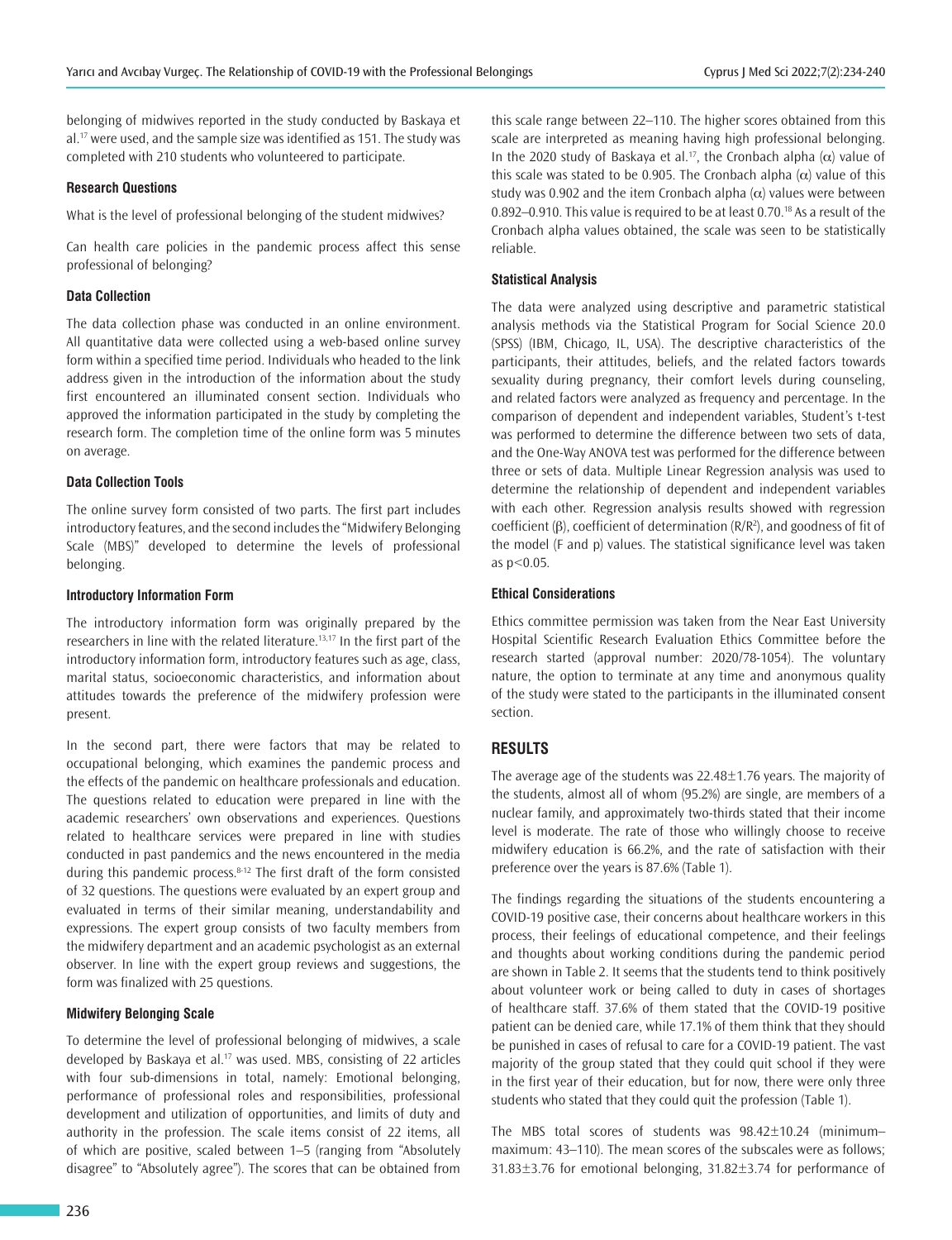professional roles and responsibilities, 16.95±2.48 for professional development and utilization of opportunities and 13.31±2.24 for limits of duty and authority in the profession (Table 2).

The factors associated with professional belonging levels and the Multiple Linear Regression Analysis Model were examined in three groups: namely, introductory features, health policy, and educational. Age, home, and family type are descriptive characteristics; they are meaningful predictors of the sense of professional belonging (p<0.05). The factors relating to volunteering, denial of care, and colleagues were included in the model under the heading of health policies. Of these factors, the fact that there is a system of punishment for being called to duty and refusing to work only in the event of incompetence are meaningful predictors of the level of professional belonging. Not finding it appropriate to invite students for duty in cases of shortages of healthcare workers is associated with a high level of professional belonging (p<0.05). Similarly, the belonging of those who find it inappropriate to be punished for rejection of care work increases. The high level of relationship factors between these factors relating to education and the sense of belonging to other groups is striking. The feeling of inadequacy to be able to graduate, adequate professionalism, concerns about starting the profession, and satisfaction with this profession are significant predictors to the sense of professional belonging (Table 3).

### **DISCUSSION**

In this study, factors affecting students' perspectives on their profession and their level of professional belonging due to the COVID-19 pandemic were researched. It was observed that the urgent change process emerging, especially in the form of education, was a factor affecting the level of professional belonging of the students. However, it was determined that positive attitudes towards health policies were positive predictors that affected the sense of professional belonging.

The average age of the students participating in this study was found to be 22.48±1.76 years, 66.2% of the students stated that they wanted to receive a midwifery education (Table 1). In the study conducted by Görgen and Bingöl<sup>19</sup> on nursing and midwifery students, 61.3% of

| Table 1. Introductory information of participants ( $n=210$ ) |                 |            |  |  |  |  |  |
|---------------------------------------------------------------|-----------------|------------|--|--|--|--|--|
| <b>Variables</b>                                              | $n$ (%)         |            |  |  |  |  |  |
|                                                               | >22             | 133(63.3)  |  |  |  |  |  |
| Age                                                           | 23 and above    | 77(36.7)   |  |  |  |  |  |
| Marital status                                                | Single          | 200 (95.2) |  |  |  |  |  |
|                                                               | Married         | 10(4.8)    |  |  |  |  |  |
|                                                               | Nuclear         | 187 (89.0) |  |  |  |  |  |
| Type of family                                                | <b>Extended</b> | 23(11.0)   |  |  |  |  |  |
| Perception of income level                                    | Good            | 34 (16.2)  |  |  |  |  |  |
|                                                               | Middle          | 161(76.7)  |  |  |  |  |  |
|                                                               | Poor            | 15(7.1)    |  |  |  |  |  |
|                                                               | Yes             | 139 (66.2) |  |  |  |  |  |
| Choosing the midwifery department<br>willingly                | No              | 21(10.0)   |  |  |  |  |  |
|                                                               | Partially       | 50(23.8)   |  |  |  |  |  |
|                                                               | Yes             | 184 (87.6) |  |  |  |  |  |
| Satisfaction with your choice                                 | No              | 6(2.9)     |  |  |  |  |  |
|                                                               | Partially       | 20(9.5)    |  |  |  |  |  |
| n: number of participants.                                    |                 |            |  |  |  |  |  |

the students stated that they chose this department willingly. Again, in a similar study conducted by Söğüt et al.<sup>13</sup>, it was stated that the average age of the students was 21 years. These studies are in line with our findings. Research has shown that diseases such as coronavirus, which cause great devastation in societies, increase the rate of anxiety in people.20,21 According to research conducted by the Mental Health Association in our country, 50% of the population stated that they were afraid of getting coronavirus; 59% of them stated that their worries about their health increased; 61% of them stated that their worries about their future increased; and 48% of them stated that their feeling of uneasiness increased.<sup>22</sup> These situations such as the students' stress levels, difficulties with accessing education, and COVID-19 positive cases around them were associated with an increase in the students' anxiety and difficulty in coping mechanisms.<sup>13,15,23</sup> It was observed that the students participating in the study have a tendency to think positively about volunteering or being invited to work in cases of shortages of health care staff. 37.6% of them stated that they can refuse care to a COVID-19 positive patient, while 17.1% of them think that they should be punished in such cases of refusal. The majority of the group stated

**Table 2. Distribution of participants' various situations, attitudes and** 

| <b>Variables</b>                              |                            | n (%)      |  |  |
|-----------------------------------------------|----------------------------|------------|--|--|
| COVID-19 positive person around him/her       | Yes                        | 53 (25.2)  |  |  |
|                                               | N <sub>o</sub>             | 157 (74.8) |  |  |
| The person who died due to COVID-19           | Yes                        | 23(11.0)   |  |  |
| around him/her                                | N <sub>0</sub>             | 187 (89.0) |  |  |
|                                               | I will work                | 178 (84.8) |  |  |
| Thoughts on volunteer work                    | I will not work            | 6(2.9)     |  |  |
|                                               | I am undecided             | 26(12.4)   |  |  |
| Is it a professional responsibility to work   | Yes                        | 143 (68.1) |  |  |
| voluntarily?                                  | N <sub>o</sub>             | 67(31.9)   |  |  |
| Calling students for duty in case of shortage | Available                  | 168 (80.0) |  |  |
| of staff                                      | Unavailable                | 42(20.0)   |  |  |
| What they feel for their working colleagues?  | I am worried<br>about them | 55 (26.2)  |  |  |
|                                               | They are heroes            | 155 (73.8) |  |  |
| Can a health worker refuse care to a          | Yes                        | 79 (37.6)  |  |  |
| COVID-19 positive patient?                    | N <sub>o</sub>             | 131 (62.4) |  |  |
| Should he/she be punished if he/she refuses   | Yes                        | 36(17.1)   |  |  |
| care to a COVID-19 patient?                   | N <sub>o</sub>             | 174 (82.9) |  |  |
| Does he/she continue his/her training in the  | Yes                        | 20(9.5)    |  |  |
| first year of his/her education?              | N <sub>o</sub>             | 190 (90.5) |  |  |
|                                               | Yes                        | 151(71.9)  |  |  |
| Feeling competent to graduate                 | N <sub>0</sub>             | 24 (11.4)  |  |  |
|                                               | Partially                  | 35(16.7)   |  |  |
|                                               | Yes                        | 60(28.6)   |  |  |
| Feeling professional                          | N <sub>o</sub>             | 86 (41.0)  |  |  |
|                                               | Partially                  | 64 (30.5)  |  |  |
|                                               | Yes                        | 105(50.0)  |  |  |
| Anxiety about starting a profession           | N <sub>0</sub>             | 79 (37.6)  |  |  |
|                                               | Partially                  | 26(12.4)   |  |  |
|                                               | Yes                        | 3(1.4)     |  |  |
| Quitting the profession due to the pandemic   | N <sub>0</sub>             | 207 (98.6) |  |  |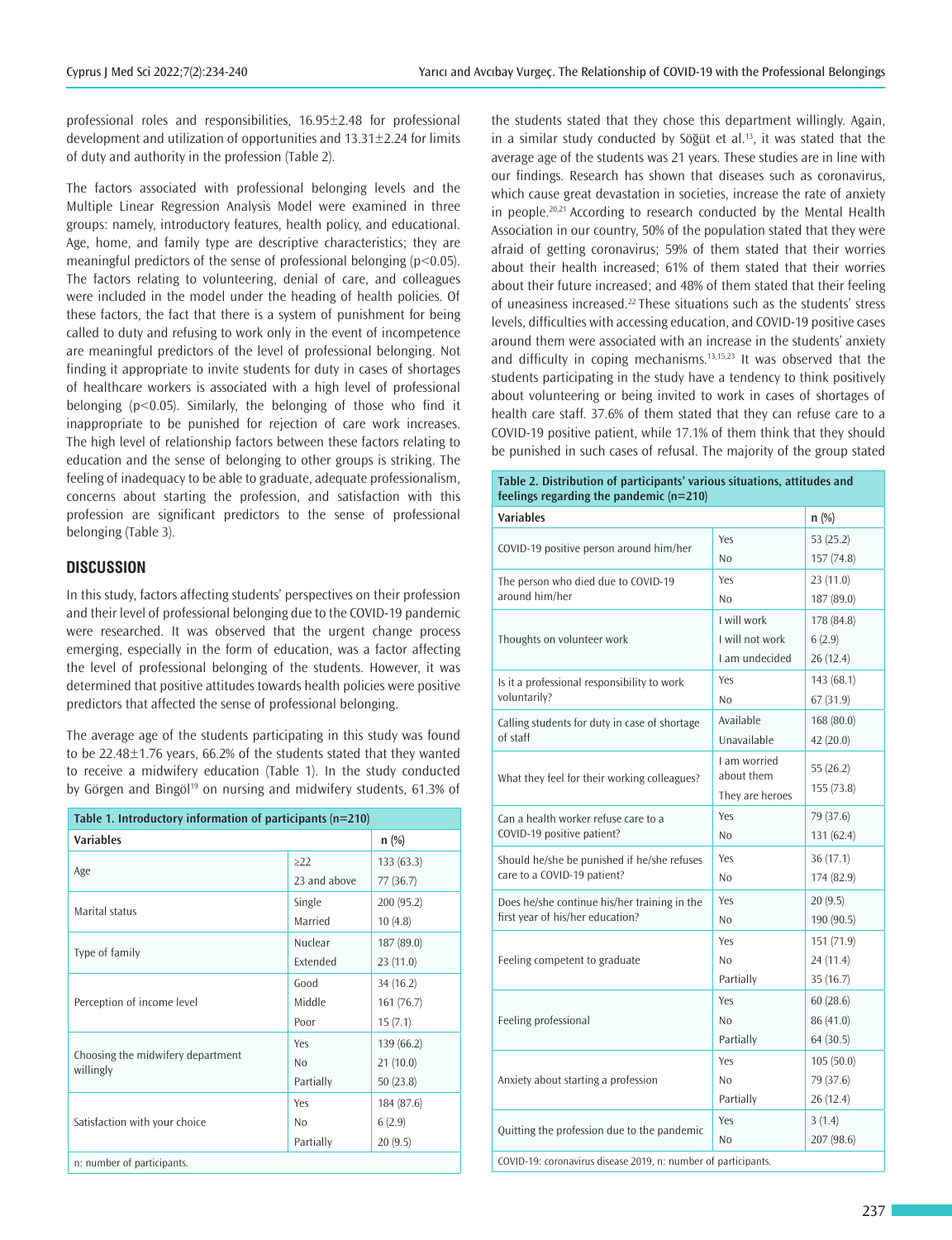that if they were in their first year of education, they could drop out of school (Table 2). Although stress levels and associated emotional changes were not examined in this study, we think that these variables may be related to professional belonging levels.

Monforte-Royo and Fuster<sup>24</sup> stated that in the year celebrating Florence Nightingale's 200<sup>th</sup> birthday and designated as "the International Year of Nurses and Midwives" by the WHO, all students who graduated as midwifery nurses during the COVID-19 epidemic could be called 'coronial'.<sup>24</sup> This coronial group was deprived of the intensive clinical experience and responsibility for further practice, especially in the final 3 months of their training. The transition from student to qualified professional life is a complex phenomenon. Various studies mention that the first year of work is difficult for new graduates. It has been stated that they experience stress as a result of their expectations and the team's expectations from them, with the struggle to make the right decisions, and to adapt to a high workload.<sup>25,26</sup> These students have never seen such high rates of patient death, and have never had to work in a health system and its chaotic conditions where treatment protocols are constantly updated. In addition, they have not had experiences such as a fear of being infected, feeling unprepared to work in the midst of a pandemic, pressure to provide care, and isolation from their families to avoid exposing them to the risk of infection. All these are factors that can affect the level of professional belonging and the feelings, thoughts, and attitudes associated with starting their profession. Among the students participating in this study, the fact that there is only a punishment system for recruitment and refusal of care is one of the significant predictors of the level of occupational affiliation, and in cases of a shortage of healthcare workers, it was found that

this was associated with a high level of occupational belonging (p<0.05). Similarly, the belonging of those who find it inappropriate to be punished for refusal to care for COVID-19 patients increases. The relationship between the factors relating to education and the sense of belonging to other groups is striking. The inability to graduate, the feeling of adequate professionalism, concerns about starting the profession and satisfaction with this profession are significant predictors of the sense of professional belonging (Table 3). Dos Santos<sup>27</sup> stated in his qualitative study that financial factors are effective in the sense of belonging and career plans of student nurses who will graduate during the pandemic process. Contrary to this data, our study findings showed that the perception of the economic level was not a meaningful predictor of a sense of professional belonging. As noted in many studies in the literature, unwillingness to enter a profession is associated with a low sense of belonging.<sup>28-31</sup> Hence, the findings of this study are in line with this.

According to these findings, midwifery students were mostly willing to work voluntarily and believed that this was a professional responsibility. However, these are not significant predictors of professional belonging. On the other hand, the sense of belonging of those who stated that it would be appropriate to be invited in case of staff shortages was approximately 3 times higher. Herman et al. $<sup>7</sup>$ , in their study during the</sup> influenza epidemic, mentioned an increase in the risk of contracting the disease, although it was encouraging that healthcare students believed that they had an obligation to volunteer during a pandemic. In a study with midwives on Ebola, a previous regional epidemic, it stated that in addition to the fear of being infected with the virus, the public had to deal with the fear of this infectious disease. They stated

| Table 3. Multiple linear regression analysis model of predictive factors of professional belonging level of participants (n=210)                                                                                                                                       |                                                                 |                                                    |                                                                |                                                                |                                                    |                                                                |                                                           |                              |                          |  |
|------------------------------------------------------------------------------------------------------------------------------------------------------------------------------------------------------------------------------------------------------------------------|-----------------------------------------------------------------|----------------------------------------------------|----------------------------------------------------------------|----------------------------------------------------------------|----------------------------------------------------|----------------------------------------------------------------|-----------------------------------------------------------|------------------------------|--------------------------|--|
| <b>Factors</b>                                                                                                                                                                                                                                                         | B                                                               | <b>SE</b><br>B                                     | β                                                              | t                                                              | p                                                  | 95% CI for B                                                   |                                                           | Model summary                |                          |  |
|                                                                                                                                                                                                                                                                        |                                                                 |                                                    |                                                                |                                                                |                                                    | Lower                                                          | Upper                                                     | $R/R^2$                      | $\Phi/\mathbf{p}$        |  |
| Demographic                                                                                                                                                                                                                                                            |                                                                 |                                                    |                                                                |                                                                |                                                    |                                                                |                                                           |                              |                          |  |
| Age                                                                                                                                                                                                                                                                    | $-3.787$                                                        | 1.427                                              | $-0.178$                                                       | $-2.653$                                                       | 0.009                                              | $-6.601$                                                       | $-0.973$                                                  |                              |                          |  |
| Family type                                                                                                                                                                                                                                                            | $-6.624$                                                        | 2.203                                              | $-0.202$                                                       | $-3.007$                                                       | 0.003                                              | $-10.967$                                                      | $-2.281$                                                  | $R = 0.288$                  | $F = 3.690$              |  |
| Economic level                                                                                                                                                                                                                                                         | 1.160                                                           | 1.451                                              | $-0.054$                                                       | $-0.800$                                                       | 0.425                                              | $-4.022$                                                       | 1.701                                                     | $R^2 = 0.083$                | $p=0.003$                |  |
| Covid positive person                                                                                                                                                                                                                                                  | 1.916                                                           | 1.791                                              | $-0.081$                                                       | $-1.070$                                                       | 0.286                                              | $-5.447$                                                       | 1.614                                                     |                              |                          |  |
| The person who died due to COVID-19                                                                                                                                                                                                                                    | 1.260                                                           | 2.483                                              | 0.038                                                          | 0.507                                                          | 0.612                                              | $-3.636$                                                       | 6.156                                                     |                              |                          |  |
| <b>Health policy</b><br>Voluntary work<br>Volunteering responsibility<br>Being called for duty in cases of staff shortages<br>Feeling of colleague<br>Positive case care denial<br>Penalty for denial of care                                                          | $-1.760$<br>$-2.141$<br>3.836<br>$-1.984$<br>$-3.150$<br>4.915  | 1.065<br>1.752<br>1.596<br>1.509<br>1.933<br>2.372 | $-0.115$<br>$-0.084$<br>0.165<br>$-0.094$<br>$-0.116$<br>0.141 | $-1.652$<br>$-1.222$<br>2.404<br>$-1.314$<br>$-1.630$<br>2.072 | 0.100<br>0.223<br>0.017<br>0.190<br>0.105<br>0.040 | $-3.860$<br>$-5.596$<br>0.690<br>$-4.960$<br>$-6.961$<br>0.238 | 0.340<br>1.314<br>6.982<br>0.992<br>0.661<br>9.592        | $R = 0.312$<br>$R^2 = 0.097$ | $F = 3.653$<br>$p=0.002$ |  |
| <b>Education</b><br>Will he/she continue his/her education in his/her first<br>year?<br>Feeling competent to graduate<br>Feeling professional<br>Anxiety about starting the profession<br>Choosing the midwifery department willingly<br>Satisfaction with your choice | $-0.583$<br>$-2.563$<br>3.449<br>13.049<br>$-1.457$<br>$-4.823$ | 0.832<br>0.829<br>0.900<br>5.345<br>0.751<br>1.074 | $-0.043$<br>$-0.193$<br>0.234<br>0.151<br>$-0.121$<br>$-0.284$ | $-0.700$<br>$-3.092$<br>3.830<br>2.441<br>$-1.940$<br>$-4.489$ | 0.485<br>0.002<br>0.000<br>0.015<br>0.054<br>0.000 | $-2.224$<br>$-4.198$<br>1.673<br>2.510<br>$-2.937$<br>$-6.942$ | 1.058<br>$-0.929$<br>5.224<br>23.588<br>0.024<br>$-2.705$ | $R = 0.501$<br>$R^2 = 0.251$ | $F = 11.322$<br>p<0.001  |  |
| Significant values are shown in bold.<br>CI: confidence interval, SE: standard error, COVID-19: coronavirus disease 2019, n: number                                                                                                                                    |                                                                 |                                                    |                                                                |                                                                |                                                    |                                                                |                                                           |                              |                          |  |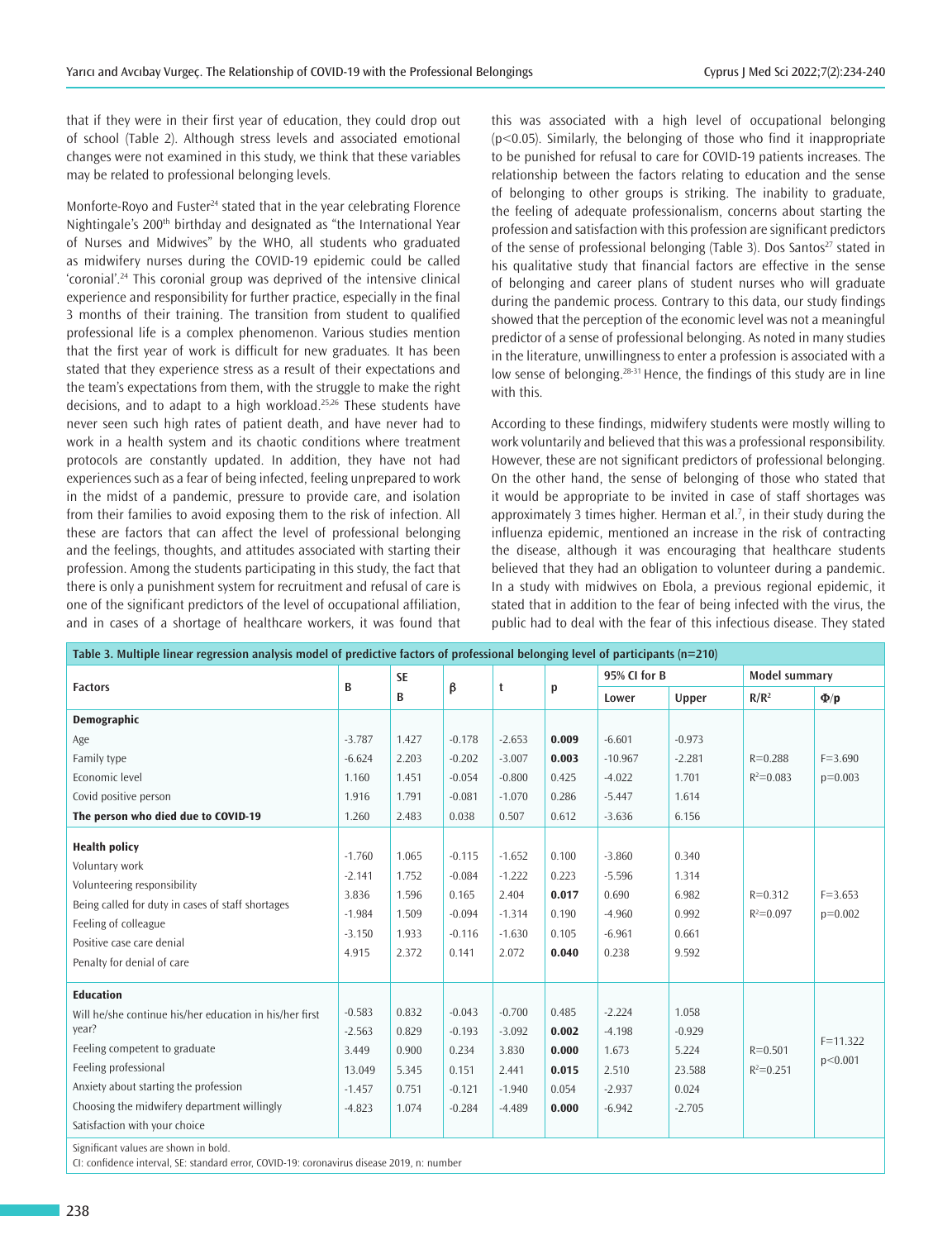that the fear of being a risk to their families, which they coped with in different ways, was another important source of stress.<sup>32</sup> The fact that all participants stated that they would not hesitate to provide care in the event of encountering a COVID-19 positive pregnant woman and the fact that there were few concerns about starting their profession suggests that they ignore some risks in this process, which they are still alien to. This is an extremely positive reflection of their high sense of professional belonging.

It was an interesting and impressive result of this study that those who did not feel competent to graduate had higher levels of professional belonging. In applied professions, the patient-healthcare professional relationship is an emotional one. Although the system continues theoretically, the lack of practice in the clinic reinforces a sense of inadequacy for students with a high sense of belonging. In such extraordinary times, there is little specific information about treatment and care, especially in the initial phase. Current protocols cannot provide clear guidance on many of the practical and ethical dilemmas they will face. Infection control procedures are often restrictive, strict and leave limited opportunities to improve the level of care of pregnant women during pandemic times, especially for midwives, who inherently involve cooperation and touch with pregnant woman as part of their duties. These limitations might help develop professional creative skills, as noted by Erland and Dahl.<sup>32</sup> This pandemic is a process in which changes and rapid adaptation to this change is occurring in many areas. We think that these difficult conditions will lead individuals with a high awareness of professional belonging to think more analytically and practically.

#### **CONCLUSION**

The level of professional belonging of student midwives is quite high.

More studies are needed on how we can consolidate this consciousness and emotion in the digital environment. In addition to this, we recommend conducting online meetings, symposiums or social activities to improve students' sense of occupational belonging, as well as conducting studies that evaluate this group, who joined the workforce under extraordinary conditions, in terms of concepts such as burnout, post-traumatic stress, professional satisfaction and professional adaptation.

#### **MAIN POINTS**

- Socio-demographic factors such as age and family type are predictors of a sense of belonging.
- Health care policies in the pandemic process can affect the sense of belonging.
- Especially the processes of change, failures and adaptation in education are important in terms of professional belonging.

The reason for having a high sense of belonging of senior students can be because we do many stages of education in a face-to-face environment.

#### **ETHICS**

**Ethics Committee Approval:** Ethics committee approval was obtained from the Near East University Hospital Scientific Research Evaluation Ethics Committee (approval number: 2020/78-1054).

**Informed Consent:** Written informed consent was obtained from the who participated in this study.

**Peer-review:** Externally peer-reviewed.

#### **Authorship Contributions**

Concept: F.Y, B.A.V., Design: F.Y., B.A.V., Supervision: F.Y., B.A.V., Data Collection and/or Processing: F.Y., B.A.V., Analysis and/or Interpretation: F.Y., B.A.V., Literature Search: F.Y. B.A.V., Writing: F.Y. B.A.V., Critical Reviews: F.Y. B.A.V.

#### **DISCLOSURES**

**Conflict of Interest:** No conflict of interest was declared by the authors.

**Financial Disclosure:** The author declared that this study had received no financial support.

#### **REFERENCES**

- 1. Furuta M. 2020 International year of midwifery-ın the midst of a pandemic. Midwifery. 2020; 87: 102739.
- 2. University Ghent, 2020. Studying is the time of your life! Also during Corona?. Available from: https://www.ugent.be/nl/actueel/studerentijdenscorona. htm
- 3. Rose S. Medical student education in the time of COVID-19. JAMA. 2020; 323(21): 2131-2.
- 4. Luyben A, Fleming V, Vermeulen J. Midwifery education in COVID-19- time: Challenges and opportunities. Midwifery. 2020; 89: 102776.
- 5. O'Connell M, Crowther S, Ravaldi C, Homer C. Midwives in a pandemic: A call for solidarity and compassion. Women Birth. 2020; 33(3): 205-6.
- 6. Murphy PA. Midwifery in the time of COVID-19. J Midwifery Womens Health. 2020; 65(3): 299-300.
- 7. Herman B, Rosychuk RJ, Bailey T, Lake R, Yonge O, Marrie TJ. Medical students and pandemic influenza. Emerg Infect Dis. 2007; 13(11): 1781-3.
- 8. Park SW, Jang HW, Choe YH, Lee KS, Ahn YC, Chung MJ, et al. Avoiding student infection during a Middle East respiratory syndrome (MERS) outbreak: a single medical school experience. Korean J Med Educ. 2016; 28(2): 209-17.
- 9. Rega P, Bork C, Chen Y, Woodson D, Hogue P, Batten S. Using an H1N1 vaccination drive-through to introduce healthcare students and their faculty to disaster medicine. Am J Disaster Med. 2010; 5(2): 129-36.
- 10. Hayter M, Jackson D. Pre-registration undergraduate nurses and the COVID-19 pandemic: Students or workers? J Clin Nurs. 2020; 29(17-18): 3115-6.
- 11. Huang L, Lei W, Xu F, Liu H, Yu L. Emotional responses and coping strategies in nurses and nursing students during Covid-19 outbreak: A comparative study. PLoS One. 2020; 15(8): e0237303.
- 12. Savitsky B, Findling Y, Ereli A, Hendel T. Anxiety and coping strategies among nursing students during the covid-19 pandemic. Nurse Educ Pract. 2020; 46: 102809.
- 13. Sögüt S, Dolu İ, Cangöl E. The relationship between COVID-19 knowledge levels and anxiety states of midwifery students during the outbreak: A crosssectional web-based survey. Perspect Psychiatr Care. 2021; 57(1): 246-52.
- 14. Mechili EA, Saliaj A, Kamberi F, Girvalaki C, Peto E, Patelarou AE, et al. Is the mental health of young students and their family members affected during the quarantine period? Evidence from the COVID-19 pandemic in Albania. J Psychiatr Ment Health Nurs. 2021; 28(3): 317-25.